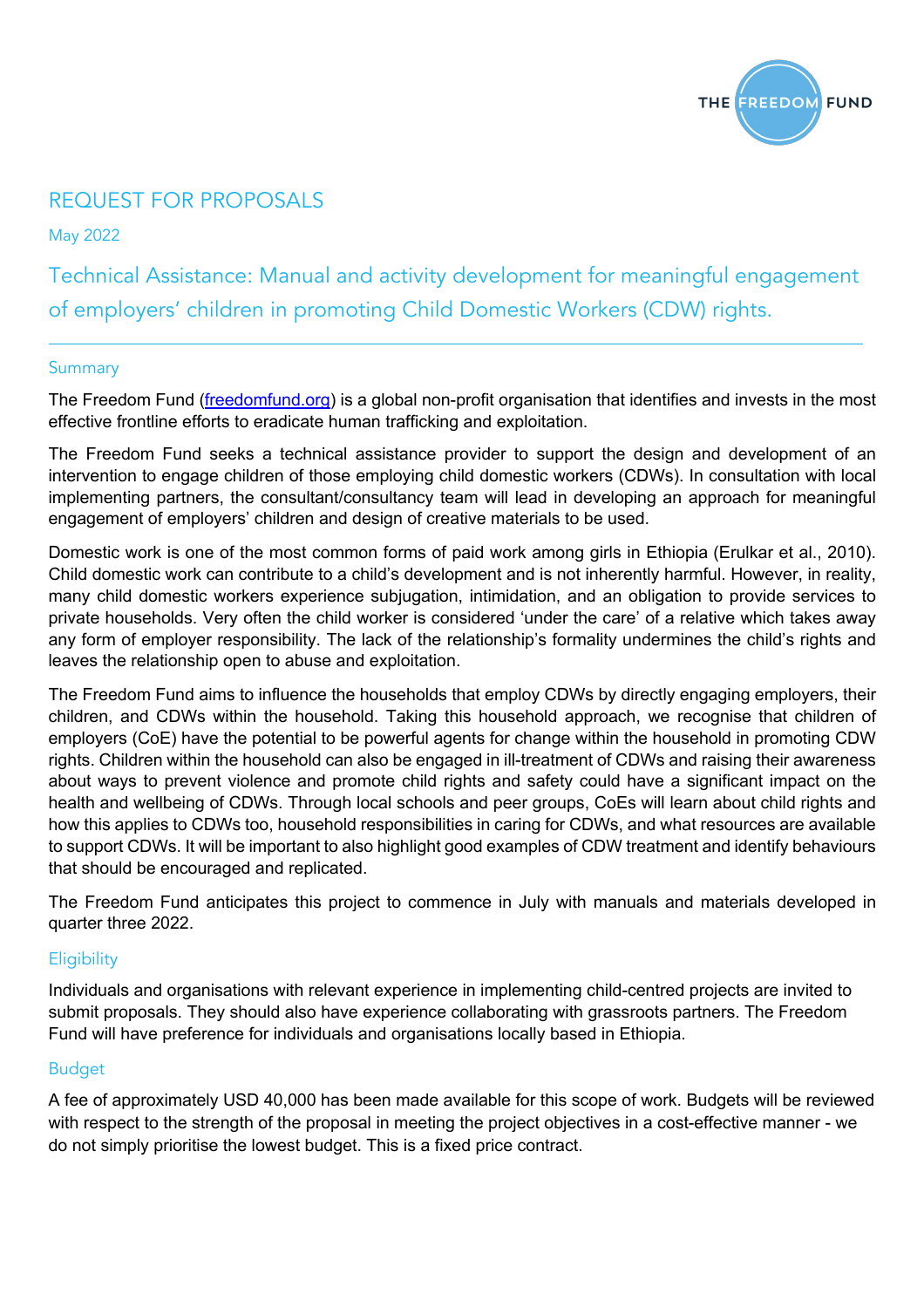### Proposal deadline

**Proposals should be submitted via email to EthiopiaRFP@freedomfund.org with the subject titled** *TA Engagement of CoEs.* **Proposals should be submitted no later than 10th June, 5pm UK time. Proposals should be no more than 4 pages, plus CVs and annexes.**

\*\*\*Proposal submission deadline extended to 24<sup>th</sup> June, 5pm UK time.

### Introduction to the Freedom Fund and its work in Ethiopia

The Freedom Fund is a global non-profit organisation that identifies and invests in the most effective frontline efforts to eradicate modern slavery in the countries and sectors where it is most prevalent. We work with frontline organisations to help protect vulnerable populations, liberate, and reintegrate those enslaved and prosecute those responsible.

Through our innovative hotspot model, we convene strategically aligned networks of anti-slavery NGOs in high prevalence areas of Ethiopia, Brazil, India, Myanmar, Bangladesh, Indonesia, Nepal and Thailand to multiply the capacity, impact and influence of frontline partners. In Ethiopia, our hotspot program was first launched in July 2015 and has invested USD 8.5 million to combat the domestic servitude of Ethiopian women and girls migrating to the Middle East. Our head office is based in London, but the Freedom Fund is also a registered organisation (NGO) in Ethiopia.

Until 2021, the Ethiopia program aimed at generating improved understanding and practises of safer migration, at providing socio-economic support to those most likely to migrate, at strengthening governance structures and systems for safer migration and supporting migrant workers, while promoting learning and good practices. Since 2015, the hotspot program in Ethiopia has improved the lives of more than 141,000 victims of trafficking and vulnerable women and girls, partnering with eleven local NGOs in Addis Ababa and Amhara working to reduce the risk of, and support those affected by, trafficking and exploitation.

Last year, the Freedom Fund expanded its work from cross-border migration into internal migration, focusing on exploitation and servitude amongst child domestic workers (CDWs), with the aim of measurably reducing the prevalence of domestic servitude amongst girls in Addis Ababa as well as improving the migration outcomes of Ethiopian women and girls in the Middle East.

The present program by the Freedom Fund and its partners aims to improve CDWs' working conditions and reduce domestic servitude of Ethiopian girls by:

- influencing the attitudes and behaviour of key stakeholders, such as employers, recruiters, and community leaders;
- building civil society organisation capacity to incentivise government responsiveness and improve the legislative framework, including mechanisms for children's participation in advocacy; and
- improving the quality of services provided to at risk CDWs and survivors, especially access to education and vocational training.

The CDW program's main objective is to uphold the rights of CDWs and substantially and measurably reduce the prevalence of domestic servitude amongst girls in Addis Ababa, Ethiopia. The project engaging CoEs will be the second CDW project implemented by Freedom Fund, specifically targeting domestic servitude internal to Ethiopia.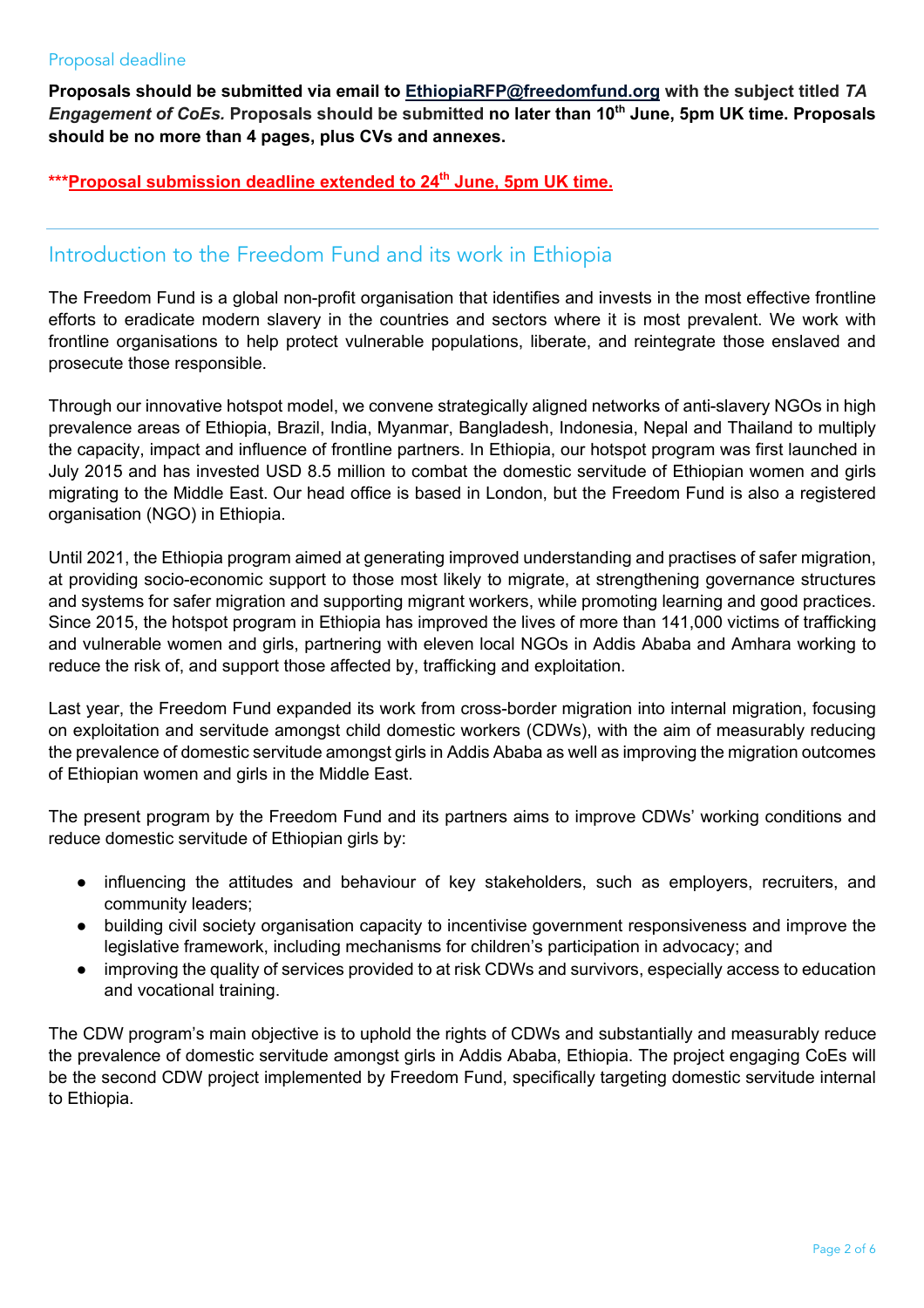### Technical assistance for engaging children of employers

As the Freedom Fund's latest CDW program in Ethiopia, we are implementing a project that seeks to positively influence employers of CDWs, through direct engagement of employers, their children, and CDWs within the household. The program will seek to engage employers' children so that they better understand the challenges that CDWs face and display more supportive behaviours towards CDWs. We also aim to influence employers' perceptions of CDWs, resulting in improved treatment of CDWs, including sending them to school. Programming will also focus on championing child leadership and voices to inform and strengthen CDW programming and advocacy.

This scope of work will support the objective of engaging children of employers to promote CDW rights and wellbeing. Consent from the family for children to participate in the program will also be provided. Additionally, we plan to work with children aged 10 and above and are therefore targeting those in older primary school years and secondary schools. In collaboration with our local partners, parent-teacher-student associations (PTSAs), and community leaders will also be engaged to identify participants.

The project should incorporate the following approaches but may be refined by the technical assistance provider in collaboration with implementing partners. Proposals should incorporate the following phases and activities.

**Collaborate:** Through this latest CDW project, we will work with three implementing partners. These partners are well embedded in the local community and have strong connections with local schools. Given that the approach of engaging employers' children is largely untested in Ethiopia we want to thoughtfully design an approach that clarifies the impact of the project and accurately reflects robust safeguarding concerns. Working with our implementing partners and a supporting technical expert, we will identify key messages for engaging CoEs, select the best methods for implementing school and peer groups for engaging CoEs, develop manuals or guides for training staff and community leaders to implement these activities, and design any necessary materials for CoE engagement. We also plan to build the capacity of existing extra-curricular clubs to highlight issues related to CDW rights and how other children can promote them as leaders of change within their households and communities. Topics to include in training materials will be identified via research, CDW feedback, and insight from implementing partners.

**Design:** The bulk of work under this area of technical assistance will come under the design phase. Once the best topics, approaches and methods have been solidified with implementing partners, an implementation manual will be developed that can be used to train community volunteers and implementing partner staff. The Freedom Fund team and other technical experts will review the training manual to ensure it reflects best practices in promoting CDW rights. Safeguarding considerations will need to be well captured in the training manual with a robust response mechanism and processes detailed for reporting any safeguarding concerns.

A second deliverable under the the design phase, will be to produce child-friendly materials for engaging CoEs. These materials will need to be well designed and appropriate for the target audience, reflecting the age, gender, and developmental stage of the children to be engaged.

**Deploy:** Once materials have been drafted, the consultant will provide training and support implementing partners in training staff and volunteers as needed. Support should be provided to implementing partners as requested.

**Refine:** After a quarter of pilot implementation of using the manuals and materials developed, feedback from partners and project participants should be gathered and materials refined and adjusted as may be needed.

Proposals submitted should describe how the approach proposed is appropriate for children, centred on their needs and interests, and adequately reflects safeguarding concerns.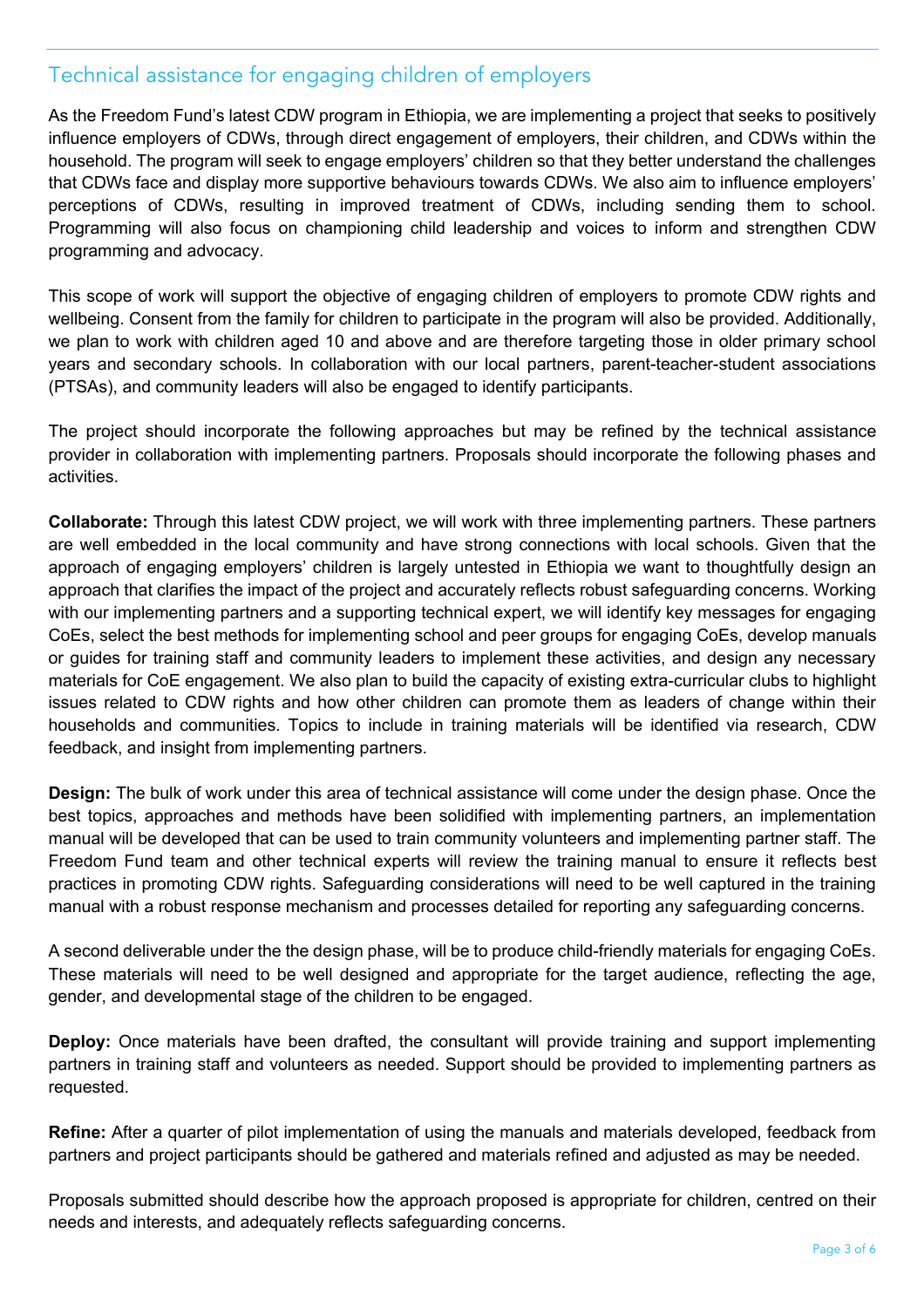# Main deliverables and high-level timeline

The proposed schedule outlines the main deliverables. Please include additional steps or considerations as deemed necessary or helpful.

| <b>Project Phase</b>                                                                                               | <b>Activities</b>                                                                                                                                                                                                             | <b>Deliverables</b>                                                                                                                                                                                                                                                                                                            | <b>Timeline</b>           |
|--------------------------------------------------------------------------------------------------------------------|-------------------------------------------------------------------------------------------------------------------------------------------------------------------------------------------------------------------------------|--------------------------------------------------------------------------------------------------------------------------------------------------------------------------------------------------------------------------------------------------------------------------------------------------------------------------------|---------------------------|
| Collaboration with<br>partners to design and<br>clarify approaches in<br>engaging CoEs and<br>topics to be covered | Meet with partners to clarify<br>how they are engaging CoEs<br>and identify the best methods<br>and approaches to ensure<br>consistency across projects.                                                                      | Outline of methods and<br>$\bullet$<br>approaches identified<br>Outline of manual for<br>$\bullet$<br>Freedom Fund and<br>implementing partner<br>review<br>Draft of training manual<br>that details topics to be<br>covered and the<br>approach(es) for<br>engaging CoE, including<br>safeguarding concerns<br>and mechanisms | July-August<br>2022       |
| Design and development<br>of materials                                                                             | Development of materials for<br>engaging employers'<br>children.                                                                                                                                                              | Drafts of materials<br>$\bullet$<br>submitted for Freedom<br>and review and<br>feedback<br>Finalisation of materials<br>for FF partners to print<br>and distribute/use as<br>needed                                                                                                                                            | August-<br>September 2022 |
| Provision of training for<br>implementation                                                                        | Provide training to<br>implementing partners based<br>on the manual developed.<br>Training should be provided<br>in a training of trainers format<br>so implementing partners can<br>train volunteers and staff as<br>needed. | Update provided to FF<br>on the training                                                                                                                                                                                                                                                                                       | September 2022            |
| Refinement and revision<br>of materials as needed                                                                  | Conduct follow-up with<br>partners to gauge usefulness<br>of materials developed and<br>gather feedback on any<br>refinements or revisions<br>needed                                                                          | Summary report of<br>$\bullet$<br>feedback from partners/<br>stakeholders on the use<br>of the materials<br>developed<br>Final materials after any<br>revisions made                                                                                                                                                           | January 2023              |

In addition to the main deliverables listed above, the consultant is expected to discuss with the Freedom Fund any proposed design changes and share regular updates on the progress of field activities.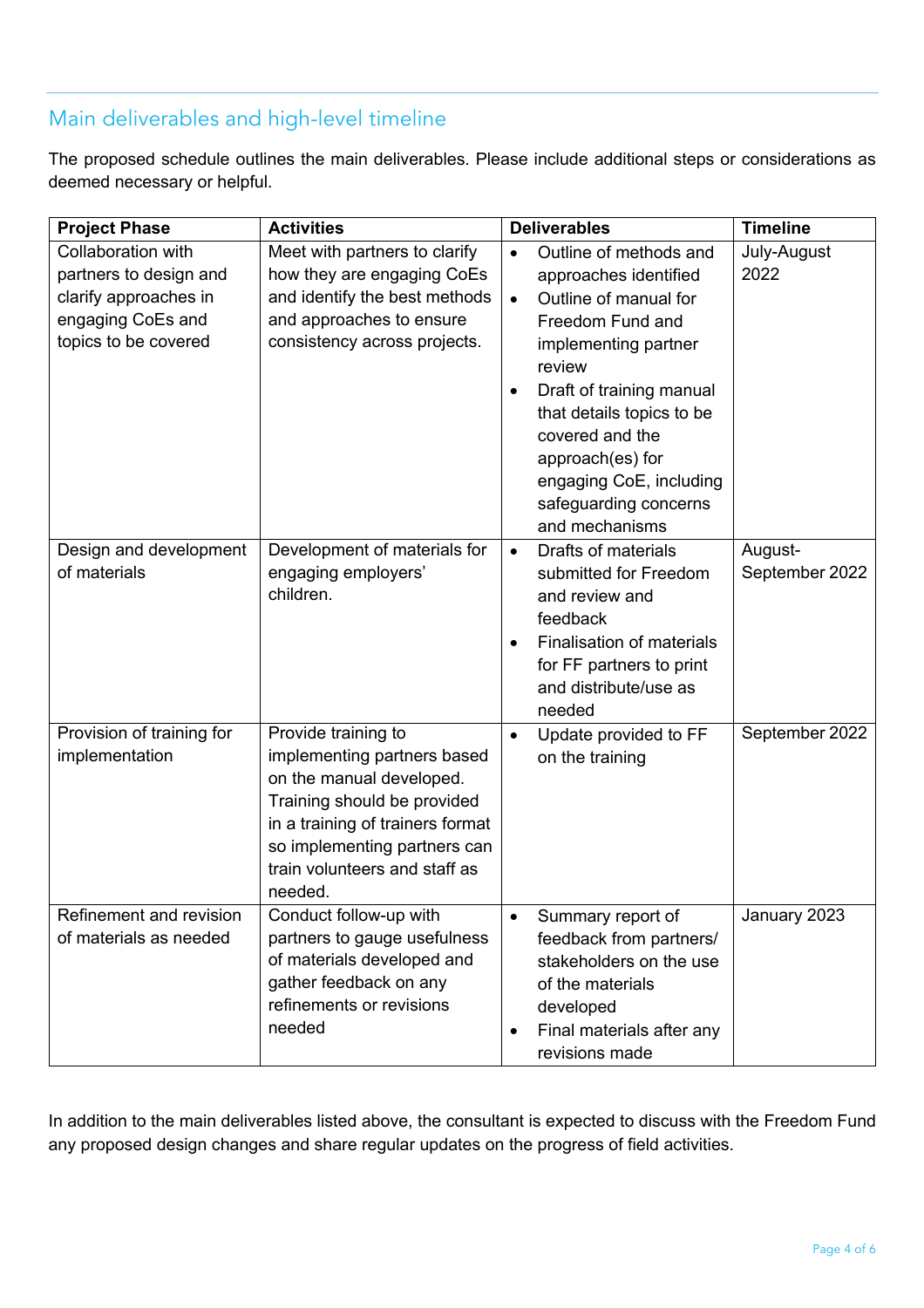# Budget

The Freedom Fund has budgeted approximately USD 40,000 for this project. **Budgets will be reviewed with respect to the strength of the proposal in meeting the project objectives in a cost-effective manner; we do not simply prioritise the lowest budget.**

As part of the proposal, please prepare a brief budget with the following breakdown:

- Personnel cost
- Other direct costs (e.g., training workshops, refreshments, reimbursements of participant costs, etc.)
- Overheads
- All applicable taxes related to provision of services (e.g., VAT or GST)

# Proposal format

Interested parties should prepare a proposal of no more than 4 pages plus annexes. Proposals should contain the following sections:

- 1. **Short biography of project lead(s) and key team members**, outlining relevant subject matter expertise. CV(s) of the project lead(s) should be included in the annex. Past advocacy strategies or training manual(s) from similar projects could be included as a link or in a separate annex.
- 2. **Implementation plan**, detailing approaches for developing manuals and materials for engaging children of employers, supporting local implementing partners, and ensuring safeguarding of project participants per the activities included in this RFP.
- 3. **High-level work plan** with timing of key project deliverables and proposed format of training.
- 4. **Proposed budget** in USD.

The proposal must be written in English and sent electronically in Microsoft Office or PDF format.

# Criteria for assessing proposals

In reviewing proposals, the Freedom Fund will use the following criteria:

| <b>Technical criteria</b>                                                                                                                                                                                                                                                                                                                                                                                                                                                                                       | Weighting  |
|-----------------------------------------------------------------------------------------------------------------------------------------------------------------------------------------------------------------------------------------------------------------------------------------------------------------------------------------------------------------------------------------------------------------------------------------------------------------------------------------------------------------|------------|
| a. Technical capacity of the consultant/consultancy team, including:<br>- Track record in designing training materials/curriculum for children and delivering trainings<br>in an engaging and creative format<br>- Experience in delivering training of trainers<br>- Experience in implementing child-centred projects.<br>- Experience working with grassroots partners and assisting them in contextualising<br>approaches for local projects<br>- Proven experience with safeguarding systems and processes | 50%        |
| b. Contextual knowledge demonstrated, including:<br>- Knowledge of issues relating to child domestic work and other form of child labour.<br>- Familiarity with issues faced by girls and adolescent women, particularly those from lower-<br>income households and/or rural areas of Ethiopia.                                                                                                                                                                                                                 | <b>20%</b> |
| c. Team structure/capacity to deliver, including:<br>- Adequate staffing levels to deliver quality outputs within the desired timeframe.<br>- Ability to provide deliverables per the proposed timeline, or clear, logical reason for why this<br>should be adjusted.<br>- English language skills, with Amharic and other local languages a plus.                                                                                                                                                              | <b>20%</b> |